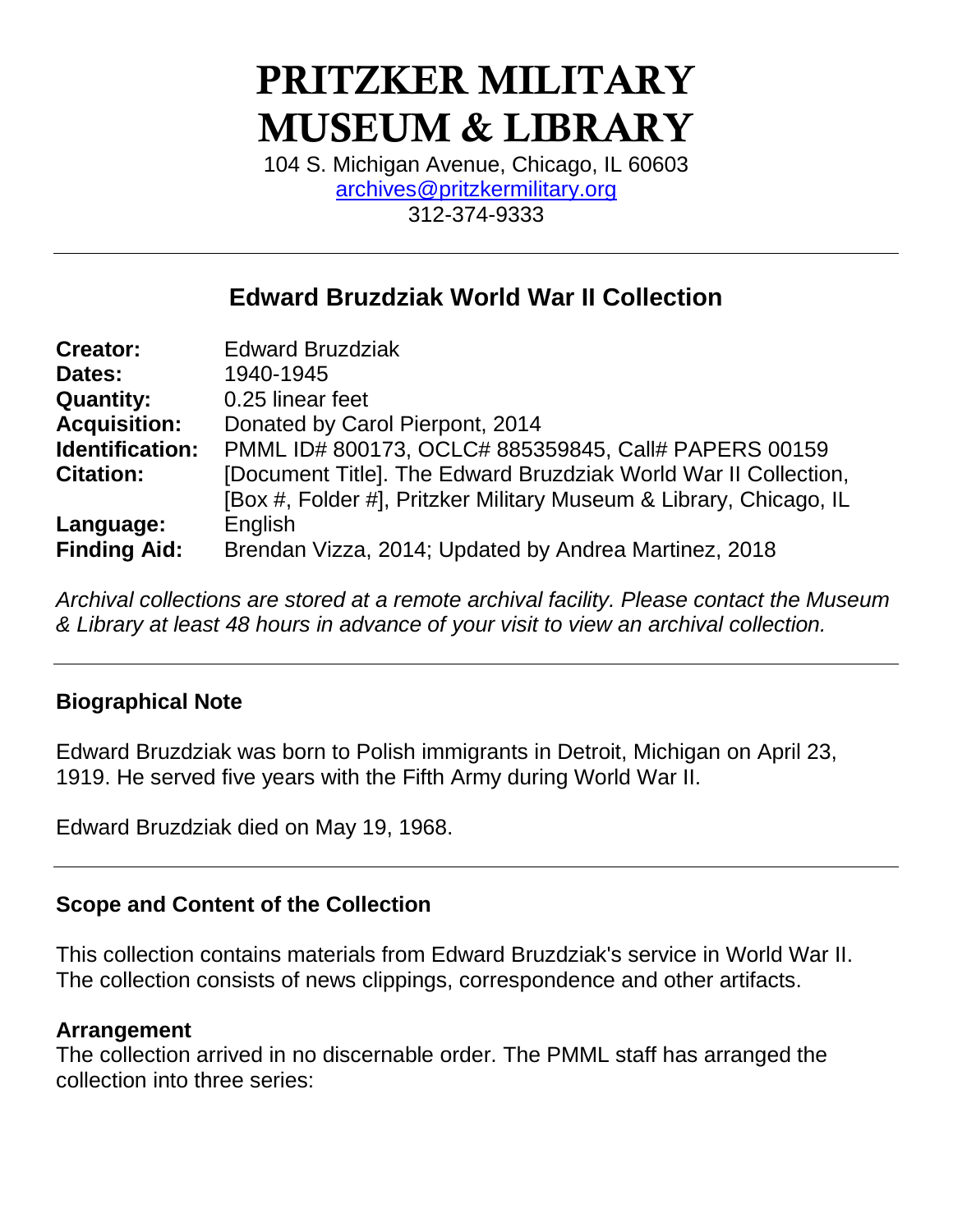### **Series One: Newspapers and Correspondence**

This series contains newspaper articles and photographs about the war. Correspondence and miscellaneous papers are also included in this series.

#### **Series Two: Military Papers and Documents**

This series contains papers and documents from Edward Bruzdziak's military service.

## **Rights**

Copyrights held by Carol Pierpont were transferred to the Pritzker Military Museum & Library. All other rights are held by the author or publisher. Users assume responsibility for following copyright laws as established by US Code Title 17.

## **Separations**

| <b>Item ID</b> | <b>Description</b>               |
|----------------|----------------------------------|
| 800173001      | Honorable Discharge leather fold |
| 800173002      | Ashtray                          |
| 800173003      | U.S. Army Corporal Patch         |
| 800173004      | Marksmanship Pin                 |
| 800173005      | <b>Good Conduct Medal</b>        |
| 800173006      | Italian Fascist Party Pin        |
| 800173007      | Uniform                          |

# **Key Subjects**

This collection is indexed under the following headings in the Library's online catalog. Researchers interested in materials about related topics, persons, or places should search the catalog using these subject headings.

### **Subjects**

United States--Army World War II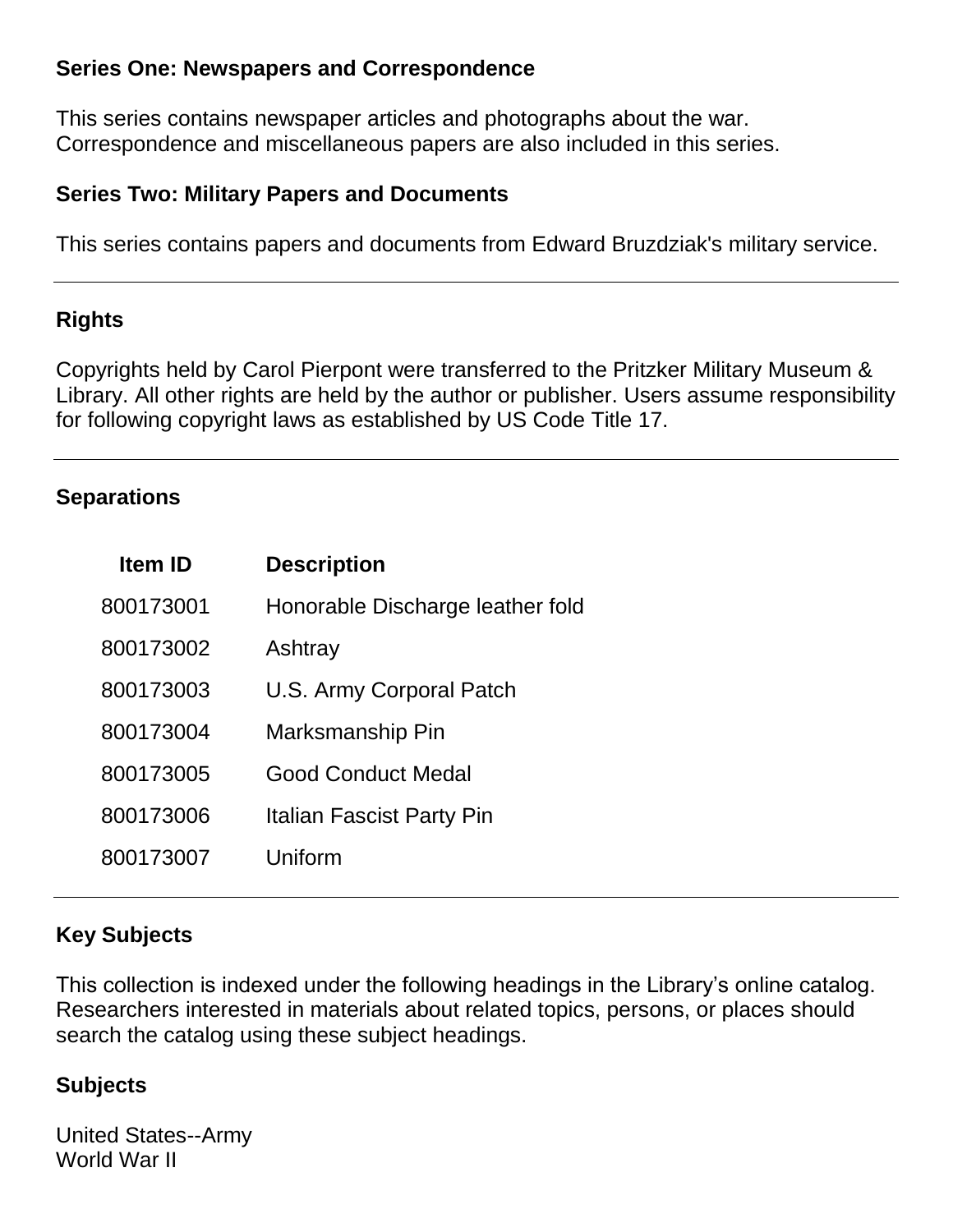| <b>Container List</b> |               |             |                                                                                          |  |  |
|-----------------------|---------------|-------------|------------------------------------------------------------------------------------------|--|--|
| Box                   | <b>Folder</b> | Item ID $#$ | <b>Title</b>                                                                             |  |  |
|                       |               |             | <b>Series One: Newspapers and Correspondence</b>                                         |  |  |
| 1                     | 1             |             | <b>Newspapers</b>                                                                        |  |  |
|                       |               | 800173007   | Photograph of wounded Allied soldier receiving first aid at<br>a German dressing station |  |  |
|                       |               |             | 800173008 News from the Censored British Press                                           |  |  |
|                       |               |             | 800173009 Article about the German Army                                                  |  |  |
|                       |               |             | 800173010 Life Magazine cover from October 1944                                          |  |  |
|                       |               |             | 800173011 Life Magazine cover from October 1944                                          |  |  |
|                       |               |             | 800173012 Life Magazine cover from November 1944                                         |  |  |
|                       |               |             | 800173013 Life Magazine cover from November 1944                                         |  |  |
|                       |               | 800173014   | Photograph of woman with caption "Longing for you"                                       |  |  |
|                       |               | 800173015   | Photograph of family at Christmas                                                        |  |  |
|                       |               | 800173016   | Life Magazine cover from October 1944                                                    |  |  |
|                       |               | 800173017   | Photograph of Italy with caption "Paved with skulls"                                     |  |  |
|                       |               | 800173018   | Picture of child with caption "Come back home alive"                                     |  |  |
|                       |               |             | 800173018 Picture of soldier                                                             |  |  |
|                       |               | 800173019   | Article about the fate of Great Britain                                                  |  |  |

# **2 Correspondence**

- Telegram
- Telegram
- Telegram
- Telegram
- Telegram
- Telegram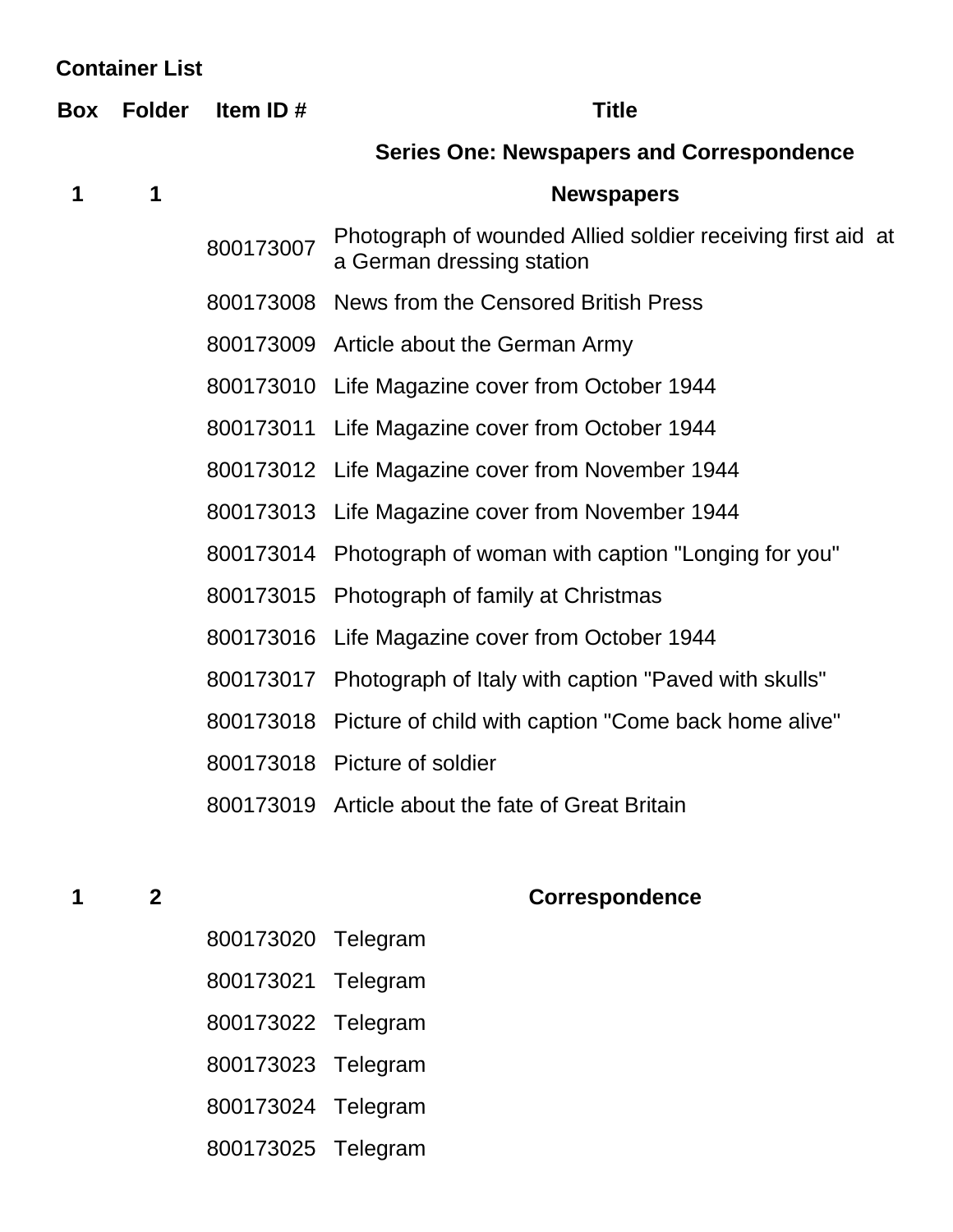- Telegram
- Telegram
- Telegram
- Telegram
- Telegram
- Christmas Card-1944
- Easter Card-1944
- Christmas Card-1943
- Christmas Card-1943
- Valentine's Day Card-1945
- Christmas Card-1944
- Mother's Day Card
- Christmas Card-1943
- Christmas Card-1943
- Christmas Card-1944

#### **3 Miscellaneous**

- "The Divine Protector" card
- 50 Lira note
- 50 Lira note
- 50 Dollar note
- Poem-"When we Landed the Yanks at Oran"
- Postcards
- 1 Lira note
- 1 Lira note
- 5 Lira note
- St. Anthony card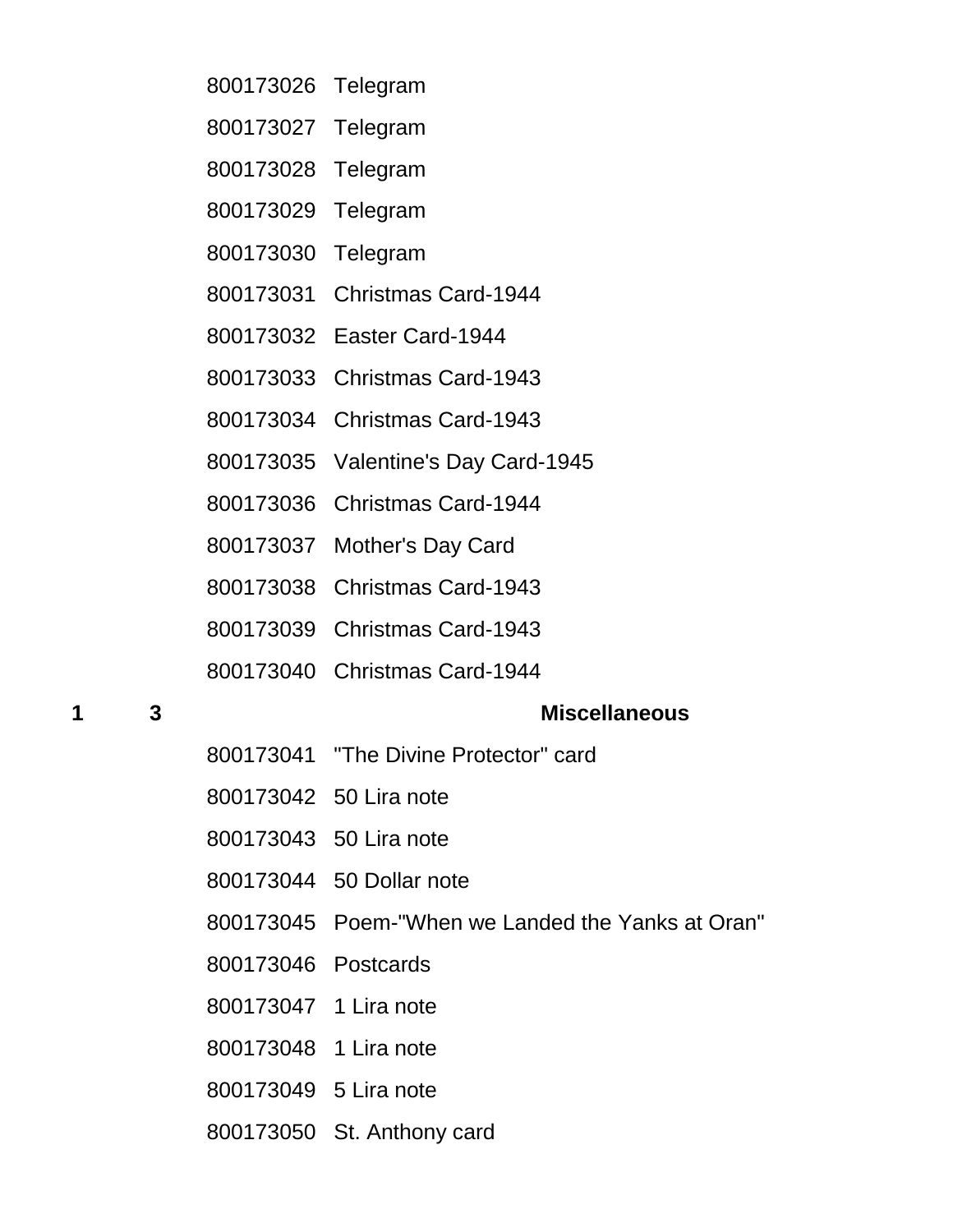#### Ricardo Di Venezia postcard book

Homeward Bound: a Souvenir of your visit to Brazil

#### **Series Two : Military Papers and Documents**

#### **4 Military Papers**

- Veterans Employment Card
- Payment Receipt
- Business card
- Payment Receipt
- Leave Pass
- Meal Pass
- Payment Receipt
- Health Certificate
- Soldier's Pay Record book
- Army Motor Vehicle Operator's Permit
- Identification Card for Mechanical Transport Drivers
- Activity Pass
- Fifth Army Association Card
- Selective Service Registration Card
- UAW-CIO Military Service Membership Card
- Army Separation Qualification Record
- Honorable Discharge Certificate
- Army Immunization Record
- Inventory List
- 800173072 Memo regarding instructions for personnel leaving the Army
- Memo regarding personnel being sent to United States